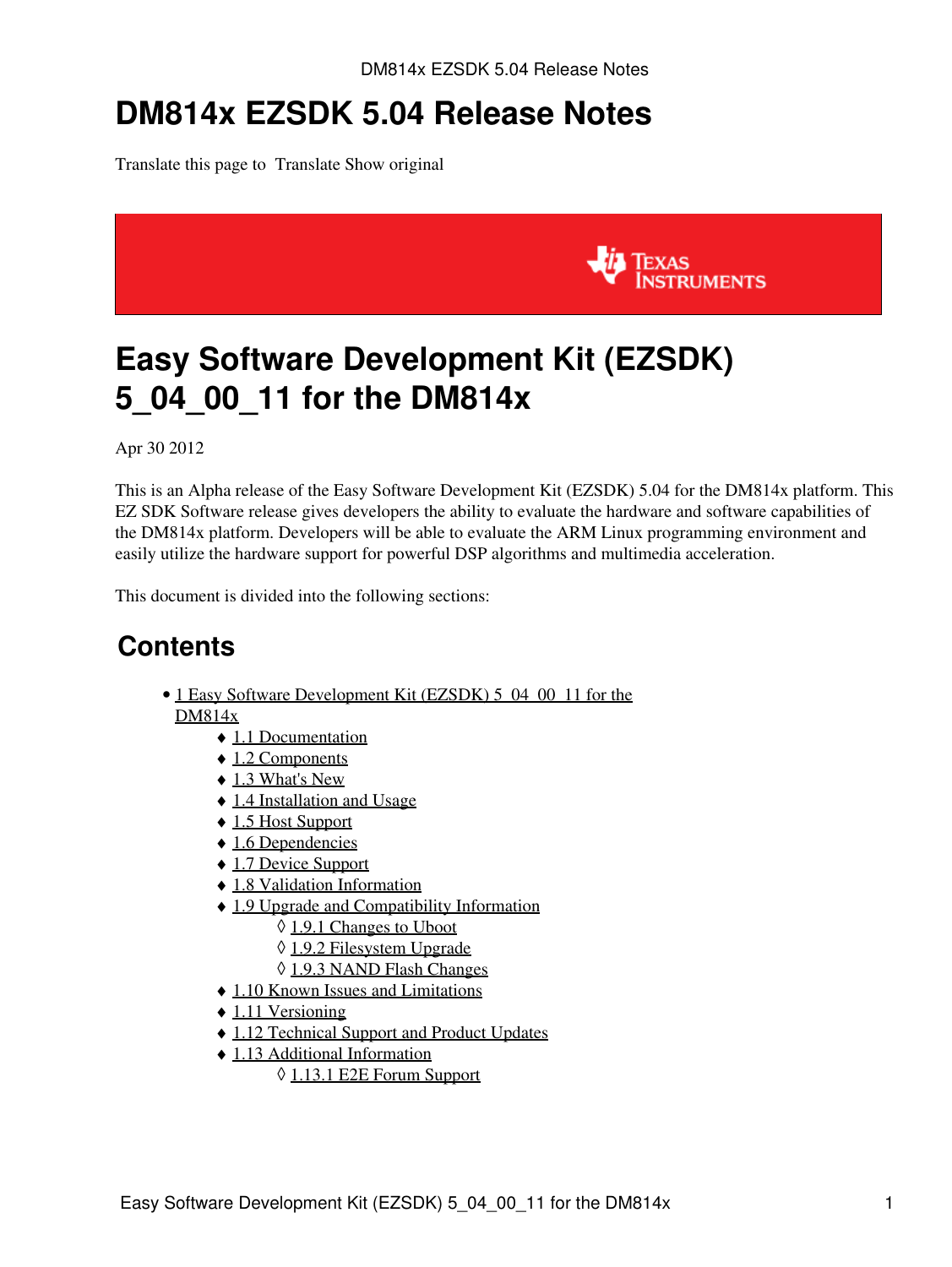### <span id="page-1-0"></span>**Documentation**

- Latest up to the minute information and updates may be found on the [Texas Instruments Embedded](http://processors.wiki.ti.com/index.php/Main_Page) [Processors Wiki.](http://processors.wiki.ti.com/index.php/Main_Page)
- The *Quick Start Guide* contains information on how to set up your EVM for an out of box demo showcase as well as for software development. It is located in the *docs/* folder in the EZ SDK along with other documentation.
- The *Software Developer's Guide* contains information on how to start developing software on the DM814x EVM and is located in the *docs/* folder in the EZSDK along with other documentation.

## <span id="page-1-1"></span>**Components**

The Linux EZSDK for DaVinci DM814x is a single package that includes the following components:

- Platform Support Package
	- ♦ Linux kernel 2.6.37
	- ♦ Boot loaders (u-boot)
- DSP Package
	- ♦ Codec Engine Framework
	- ♦ C6000 code generation tool chain
	- ♦ SYS/BIOS Real Time Operating System
	- ♦ SYS/Link Inter Processor Communication
	- ♦ Remote Processor Execute
- Graphics Package
	- Neon accelerated Qt application framework ♦
		- ◊ Support for SGX Acceleration in QT (Engineering Release)
	- ♦ 3D Graphics Support
- Multimedia Package
	- OpenMAX IL libraries ♦
		- ◊ H.264 Encode and Decode
		- ◊ MPEG4 Encode and Decode
		- ◊ VC-1 Decode
		- ◊ AAC-LC Decode
		- ◊ AAC-LC Encode (Requires separate codec download)
		- ◊ MP3 Decode (Requires separate codec download)
	- GStreamer libraries and plugins ♦
		- ◊ GST-OpenMax
	- ♦ WLAN and Crypto Libraries
- Demos
	- ♦ OMTB tool to easily create different OpenMAX IL component chains
	- ♦ Matrix GUI Launcher
	- ♦ Benchmarking applications

The Software Build of Materials can be found at

[http://processors.wiki.ti.com/index.php/Category:EZSDK\\_Software\\_BOM.](http://processors.wiki.ti.com/index.php/Category:EZSDK_Software_BOM)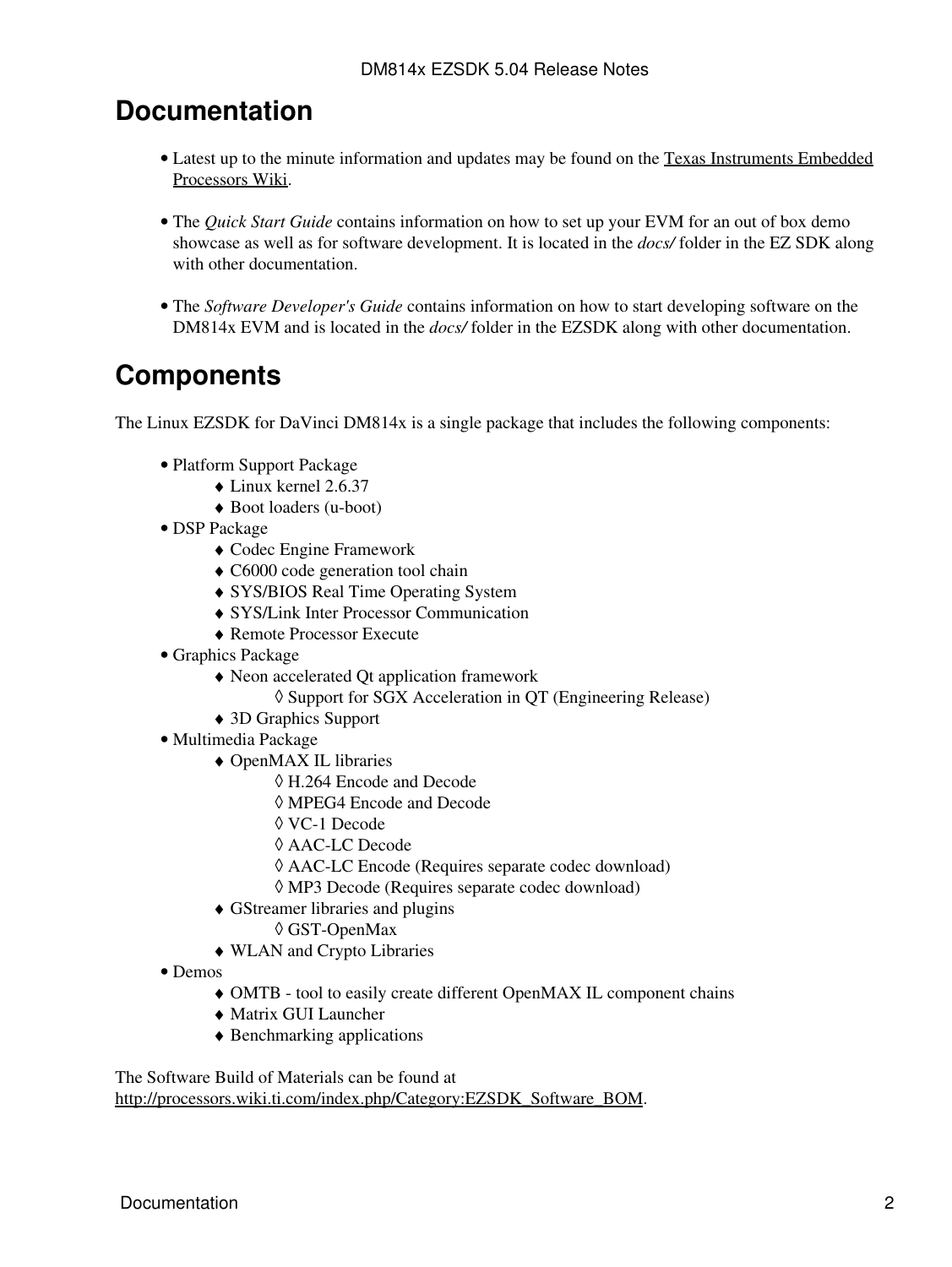### <span id="page-2-0"></span>**What's New**

The following high-level features are new from EZSDK 5.03 product release:

- Bug Fixes
- Newer versions of underlying components
- Support for 688M linux memory via two holes
- Support for WLAN and Crypto Libraries
- Inclusion of RPE for lightweight DSP Access from Linux

Details on previous releases and the features as they were introduced can be found at [http://processors.wiki.ti.com/index.php/EZSDK\\_Roadmap](http://processors.wiki.ti.com/index.php/EZSDK_Roadmap)

### <span id="page-2-1"></span>**Installation and Usage**

The *Software Developer's Guide* contains information on how to start developing software on the DM814x EVM and is located in the *docs/* folder in the EZSDK along with other documentation.

### <span id="page-2-2"></span>**Host Support**

This release supports [Ubuntu 10.04 LTS 32-bit](http://www.ubuntu.com) and [Ubuntu 11.10 32 bit](http://www.ubuntu.com) as your development host.

### <span id="page-2-3"></span>**Dependencies**

The EZSDK requires the CodeSourcery toolchain, a link is provided on the EZSDK 5.04 Release Page or provided with a CD in your EVM kit.

## <span id="page-2-4"></span>**Device Support**

This EZSDK supports the DM814x EVM.

### <span id="page-2-5"></span>**Validation Information**

This release has been tested with ES 2.1 Silicon with EVM Base board Revision-B and an Expansion IO Card Revision-A having an LCD panel attached.

## <span id="page-2-6"></span>**Upgrade and Compatibility Information**

By default, this version of the SDK is designed to work out of the box with a Touchscreen LCD on an Expansion IO Card. If you do not have this card connected to the DM814x/AM387x EVM, then the SDK does support changing HDMI as the default display. Please run the following steps on the target

```
target # cd /usr/share/ti/ti-media-controller-utils
target # ./change_display hdmi
```
Now power cycle your board. Once the board comes up it will be setup to use HDMI by default. For more information please read the *Software Developer's Guide*.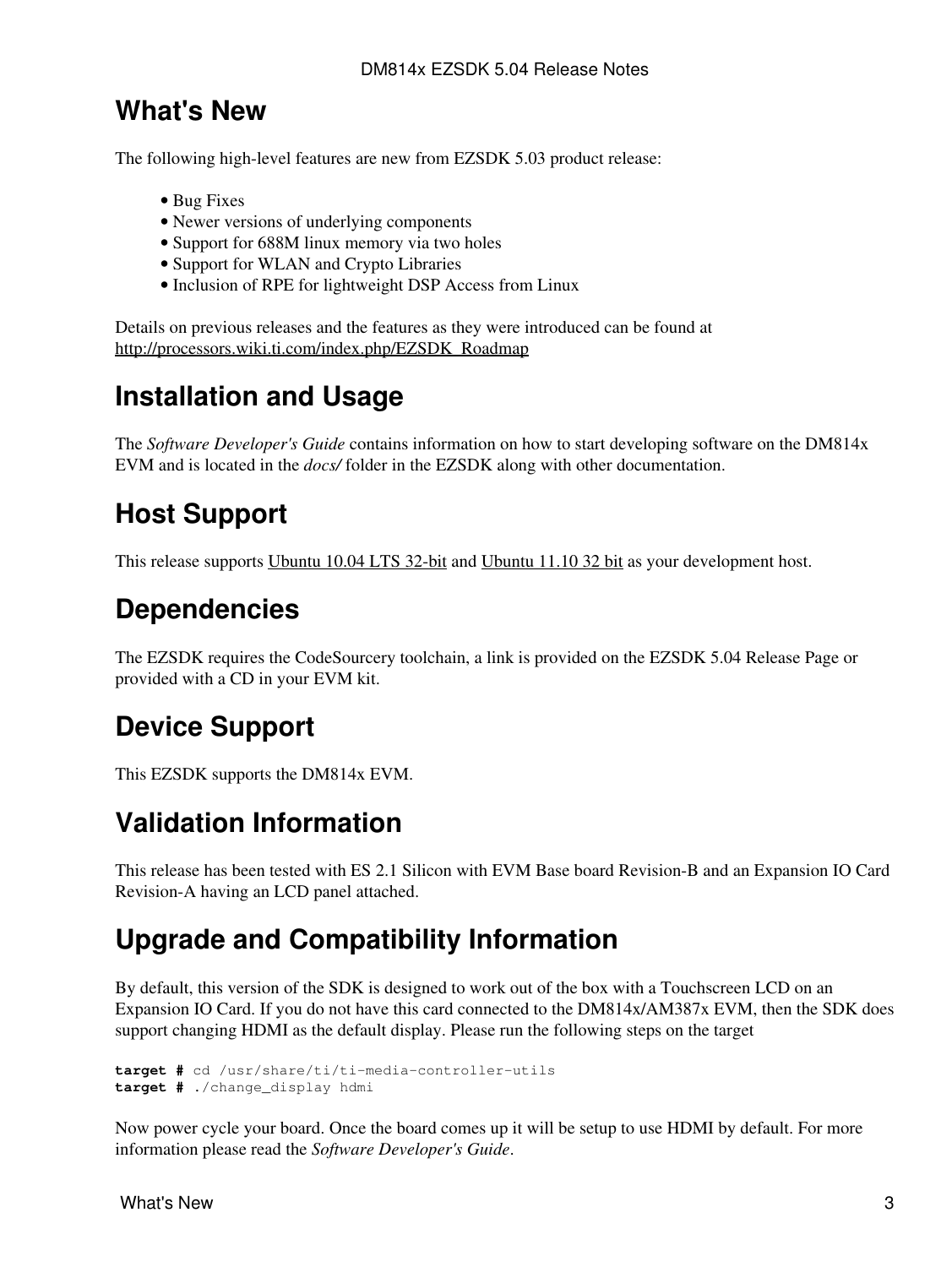### <span id="page-3-0"></span>**Changes to Uboot**

Uboot needs to be updated from the previous release as this SDK brings in new versions of the PSP U-Boot.

### <span id="page-3-1"></span>**Filesystem Upgrade**

It is recommended that the filesystem from this SDK release is used as it brings in the newer linux libraries, new kernel objects and updated demo applications.

### <span id="page-3-2"></span>**NAND Flash Changes**

- 1. The default ECC scheme used across Uboot, Kernel and File System is changed to 8-bit BCH ECC.
- 2. The release supports both 8 and 16 bit NAND flash. To use 8-bit NAND, set the CS0BW (buswidth) switch on the EVM to OFF state. To use 16-bit NAND, set the CS0BW (buswidth) switch on the EVM to ON state.

Please read the PSP Release notes for details on the NAND Flash changes. Note that you must to change CS0BW switch to ON state in order to access the NAND on the EVM.

**Note**: CS0BW switch is the 8th Pin on the EVM Boot Mode Switch.

### <span id="page-3-3"></span>**Known Issues and Limitations**

#### **Known Issues**

- 1. SDOCM00073168 SDK installer deletes the entire contents of the install folder when installation is cancelled (Cloned from DVSDK 4.0).
- 2. SDOCM00085969 Syslink Sample applications do not run out of the box. Workaround The BIOS dmtimer has to be reconfigured for 20MHz. The samples need to be rebuilt and run.
- 3. SDOCM00085970 Codec Engine Example applications do not run out of the box. Workaround -The BIOS dmtimer has to be reconfigured for 20MHz. The examples need to be rebuilt and run.
- 4. SDOCM00086122 QT Multi: Driver does not repaint all regions. As a result when using multiple graphics planes, only one will be refreshed. No Workaround exists.
- 5. SDOCM00087096 Unable to display on some TVs at 1080i. Workaround none exist.

#### **Limitations**

1. The EZSDK does not ship with a full Graphics SDK installation but only contains the Kernel sources, OpenGL libraries and header files. As a result it is not possible to build the OpenGL Demos from within the EZSDK. To get the full Graphics SDK which includes demos, you can download the latest version from

[http://software-dl.ti.com/dsps/dsps\\_public\\_sw/sdo\\_sb/targetcontent/gfxsdk/latest/index\\_FDS.html](http://software-dl.ti.com/dsps/dsps_public_sw/sdo_sb/targetcontent/gfxsdk/latest/index_FDS.html)

- 2. The Multimedia demo for Decode and Display on LCD is tuned for the LCD. If the target filesystem is booted in HDMI display mode and this demo is run then the display will not be shown correctly. This limitation is by design and this demo should be run only when the display is set to LCD mode.
- 3. This release has a degradation in the overall out of the box boot time of the EZSDK. Please see the Wiki topics on Fast Boot and Fast Boot Streaming on TI's Processor's wiki on more information on how to improve the boot time.